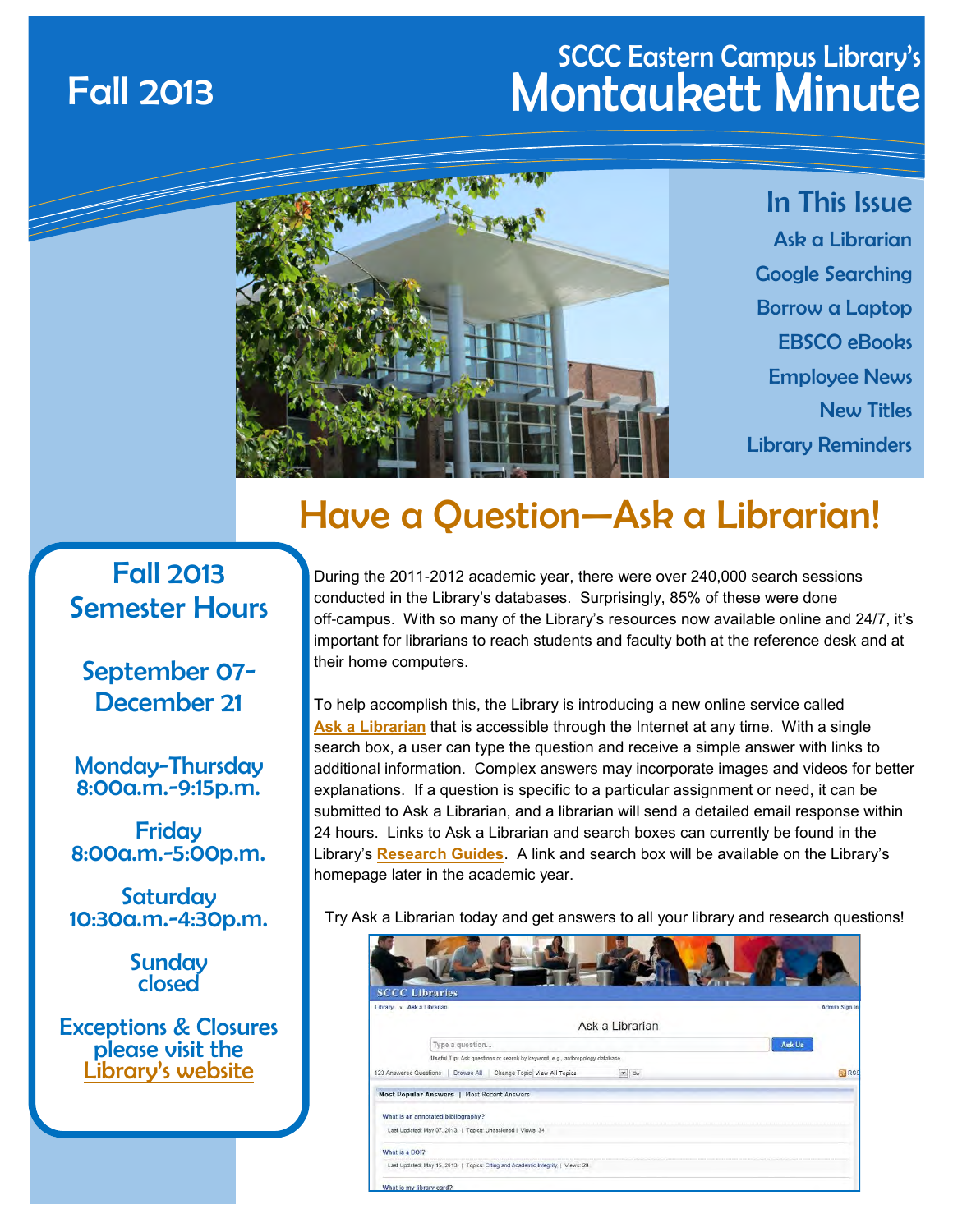## Making the Most of Google

Although databases may be some of the best tools for doing academic research, when it comes to finding information on personal interests or killing time on the Internet, search engines like Google still reign supreme. In a Pew Internet survey on **[Search Engine Use in](http://www.pewinternet.org/Reports/2012/Search-Engine-Use-2012/Summary-of-findings.aspx)  [2012](http://www.pewinternet.org/Reports/2012/Search-Engine-Use-2012/Summary-of-findings.aspx)**, 73% of Americans use search engines, and 83% of those who do use Google the most. However, even with such a high percentage of users searching daily, how many people actually understand how search engines find their results?

## CREDO Fun Facts



"Playing 'Bop' is like Scrabble with all the vowels missing." -Duke Ellington

In 1931 Alfred Butts, an unemployed architect, created a game using wooden tiles and a 225 square board called *Lexico*. He would later make adjustments to it and rename the game *Criss-Cross Words.* Unfortunately, Butts was not able to market the game successfully, and in 1948 he sold it to James Brunot who renamed the game *Scrabble* resulting in tremendous success.

> Want more fun facts? Try **[CREDO Reference!](http://lib1.lib.sunysuffolk.edu/login?url=http://www.credoreference.com/home.do)**

Image: Alfred Butts at a Milton Bradley plant. Source: AP/Wide World Photos from the *Encyclopedia of Recreation and Leisure in America*

The Library has several **[Search Engine Tutorials](http://libguides.sunysuffolk.edu/searchengines)** that cover the basics of how search engines function. These tutorials highlight two of Google's most useful academic applications: **[Google Advanced](http://www.google.ca/advanced_search)** and **[Google Scholar](http://scholar.google.com)**. The former may be tricky to find, but it provides users with the ability to truly hone a search by highlighting, connecting, and eliminating terms. When searching a difficult topic, Google Scholar can be a wonderful tool to scour the web for related articles. Through the tutorial, viewers will learn how to search with Google Scholar and locate the articles available in full-text from the SCCC Library and other local libraries. With these tutorials, you will learn how to get the most out of Google!



There are now several laptops that can be borrowed and used anywhere in the MLRC for two hours at a time. All laptops provide Internet access and Microsoft office software. Stop by the Circulation desk for details.

**Borrow a Laptop** 

# Hello EBSCO eBooks  $\odot$

Are you tired of finding the perfect book for your research in the catalog and then discovering that it has been checked out?

Try out the new **[Academic eBook Collection](http://lib1.lib.sunysuffolk.edu/login?url=http://search.ebscohost.com/login.aspx?authtype=ip,uid&profile=ehost&defaultdb=nlebk)** from EBSCOhost. It features over 100,000 titles that can be viewed simultaneously. This means entire classes can read the same eBook at the same time, and you'll never be at the mercy of a late return.

This online collection includes a broad range of titles focusing on all subject areas including business, education, psychology, and literary criticism from leading academic publishers. EBSCO provides a variety of tools to help find and use the eBooks. Every word in every book is searchable, which makes exploring a book for research a breeze, easily finding the chapter or section that applies to your topic. Read it right on the screen, download it, or print out the section. Then use the citation tool to get the citation for the eBook in a variety of styles like MLA or APA.

As with all SCCC library databases, you can access these full-text books on or off campus. Explore EBSCO's eBook Collection today and find helpful research information with just a few clicks of a mouse.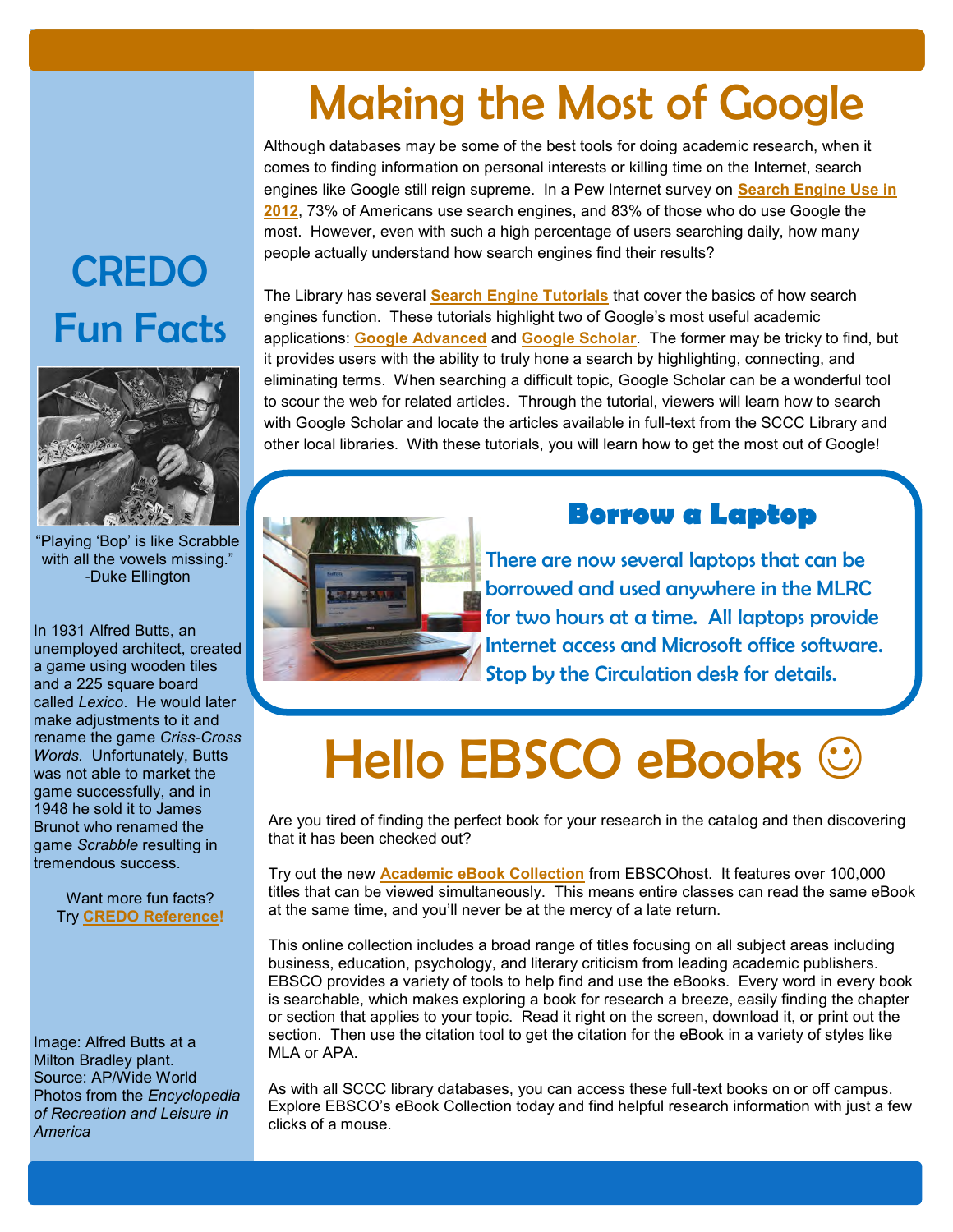## Employee News



It is with great sadness that the Library recognizes the passing of Professor Jay Schwartz. Starting at Ammerman in 1969, Jay began his Suffolk career as the Media Librarian working with the latest in audiovisual equipment. He later transferred to the Eastern Campus where he continued to help lead the Library through the ever-changing media landscape. He was also instrumental in expanding media services within the classroom and supporting special needs students. He was a distinguished member of the SCCC Library faculty for over 40 years and will be sadly missed.



Mary Ann Miller, Campus Head Librarian, retired in February 2013 having served the library and the College with distinction for over 24 years. She worked tirelessly to advance the Eastern Campus Library and ensure that students and faculty received excellent professional service. She had the vision to see future trends and positioned the Library to embrace these new trends, first in the Peconic Building and then in its new home in the Montaukett Learning Resource Center. We miss Mary Ann and wish her much happiness in her retirement.



The Eastern Library welcomes Susan Wood as the new Media/Reader Services Librarian. Susan joins us from the University of Memphis in Tennessee where she worked as the InterLibrary Loan Librarian while specializing in reference and instruction. She was also the subject liaison for the Women's and Gender Studies program. Susan received a BA in Women's Studies from the University of Oklahoma, her MA in Interdisciplinary Studies from Oregon State University, and her MS in Information Sciences from the University of Tennessee.



The Library's principal clerk, Jeannette Fischer, displayed her artistic talents at last spring's Faculty and Staff Art Showcase at the MLRC's Lyceum Gallery. A member of the Wet Paint's Studio Group since 2007, Jeannette has dabbled in pencil, pastels, and watercolors, but her preferred medium is oil. Inspired by walks in nature, her works focus on still life and landscapes with sunsets as a particular favorite subject. We want to congratulate Jeannette on the wonderful showcase of her work.

#### **Library Faculty & Staff**

**Dana Antonucci-Durgan Campus Head Librarian antonud@sunysuffolk.edu**

**Penny Bealle Professor of Library Services beallep@sunysuffolk.edu**

**Johanna MacKay Instructor of Library Services mackayj@sunysuffolk.edu**

**Susan Wood Instructor of Library Services woods@sunysuffolk.edu**

**Paul Turano Professional Assistant—Media turanop@sunysuffolk.edu**

**Jeannette Fischer Principal Clerk-Circulation fischej@sunysuffolk.edu**

**Cheryl Stoothoff Senior Clerk Typist-Circulation stoothc@sunysuffolk.edu**